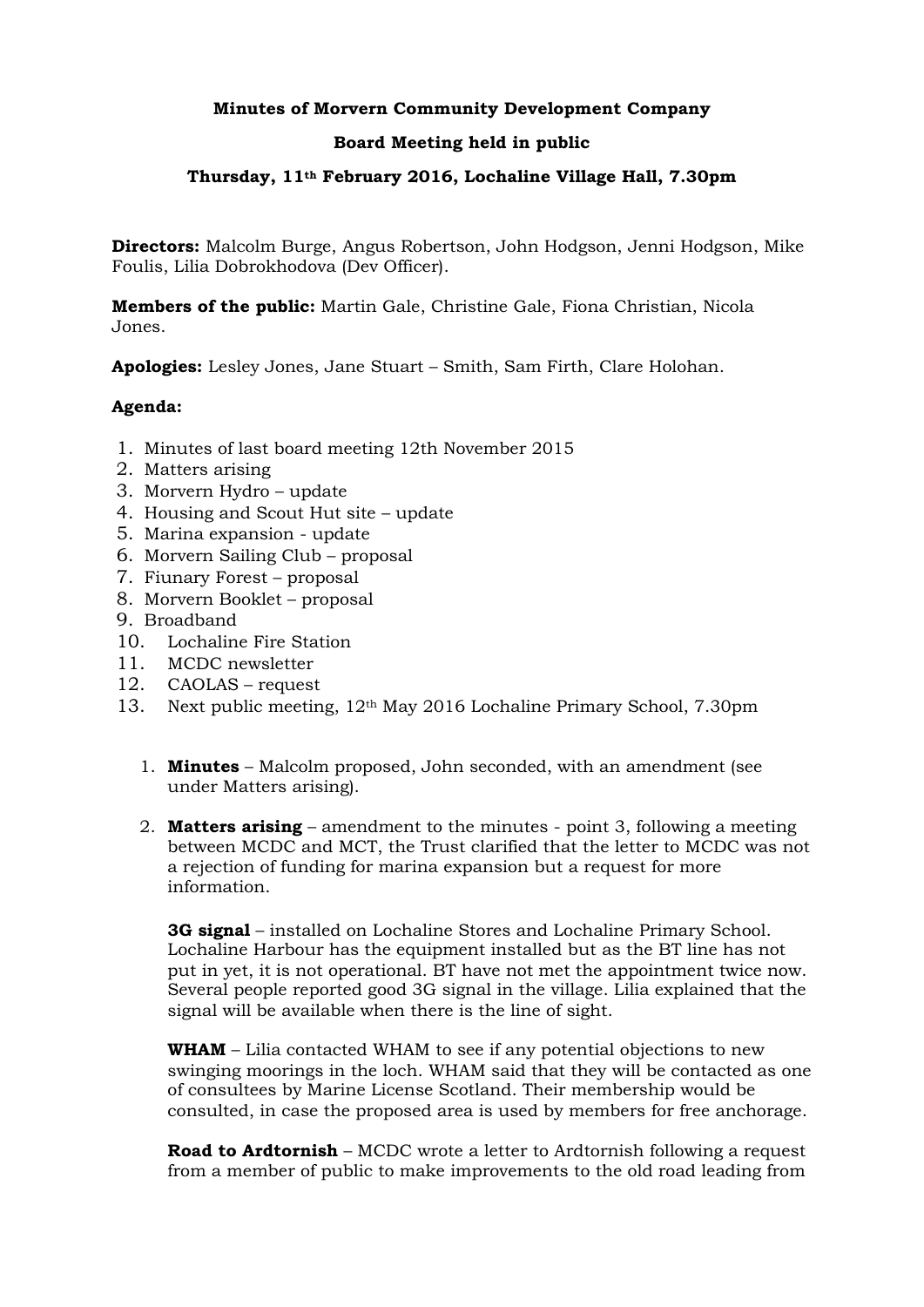the harbour to Ardtornish. Response received from Ardtornish saying that they will look into it in the near future but that there was a list of projects that are already in realisation that would need to take priority. The Estate promised to look into filling large holes with stones to make the road better short term.

3. **Morvern Hydro** – Hydroplan are working in accordance with the programme and a few environmental surveys are currently ongoing, i.e. bryophytes, flow rates etc. Grid connection has been applied for with SSE. Potential planning application in the summer, if no show stoppers have been identified with planning in place in autumn. A possible private connection to Loch Teacus hydro scheme is being explored. If no show stoppers identified and planning successful, MCDC would need to decide whether to take the scheme/schemes forward. Financial assessment also forms part of Hydroplan's brief. MCDC have a 95% CARES grant/loan for Hydroplan to carry out the work with 5% coming from MCDC's own funds. There is an uncertainty still with feed in tariffs still.

 Sallachan scheme – MCDC invested £30K in the scheme with funds from MCT. MCDC have been managing, any money coming in to MCDC is passed onto MCT. MCDC charge MCT a management fee. Green Highland, who built the scheme, now have new owners and they are selling their shares to Triple Point (venture capitalists who invested in the scheme). Perhaps this is an opportunity for the community to buy more shares as there will be no more tax relief for venture capitals after 5th April 2016. Change of ownership will not mean change to the community benefit.

- 4. **Housing and Scout Hut site** the architect provided drawings for both forestry and Scout Hut site for the Board to review and make a final decision in order to allow the architect to apply for planning permission on both sites. The board reviewed the drawings and agreed on Option 2 for forestry site – although a little more expensive to realise, it offers more potential for future development, better access, offers south facing gardens and safer entrance. The Scout Hut site was approved as it was, Lilia to ask the architect to include extended eaves on the community building. Jenni had no objection with the layout of "sheltered" housing; she mentioned that internal fixings will be very important. It was agreed to apply for planning permissions for both sites, based on the above comments. Lilia has been successful in securing trees from Woodland Trust for replanting at the Harbour in order to compensate for the trees that would need to be felled on the forestry site. The trees will be arriving sometime in the beginning of March. When they do, a volunteer weekend will be organised to help plant, if the Directors can be there it would be great. Trees replanting is a condition of planning.
- 5. **Marina Expansion**  Marine License consultation ongoing. Awaiting draft lease from the Crown Estate. MCT offered a grant of £5K towards the project, thank you to the Trust.
- 6. **Morvern Sailing Club (MCW)** been successful in securing a £5K grant from MCT for buying sailing dinghies to start teaching children to sail hopefully in the spring 2016. MCDC are in the process of extending their lease with Ardtornish Estate that will allow MCW to have a presence at Lochaline Harbour. Malcolm did some sketches as to a possibility of a natural slipway, dinghy storage, additional parking and the Board agreed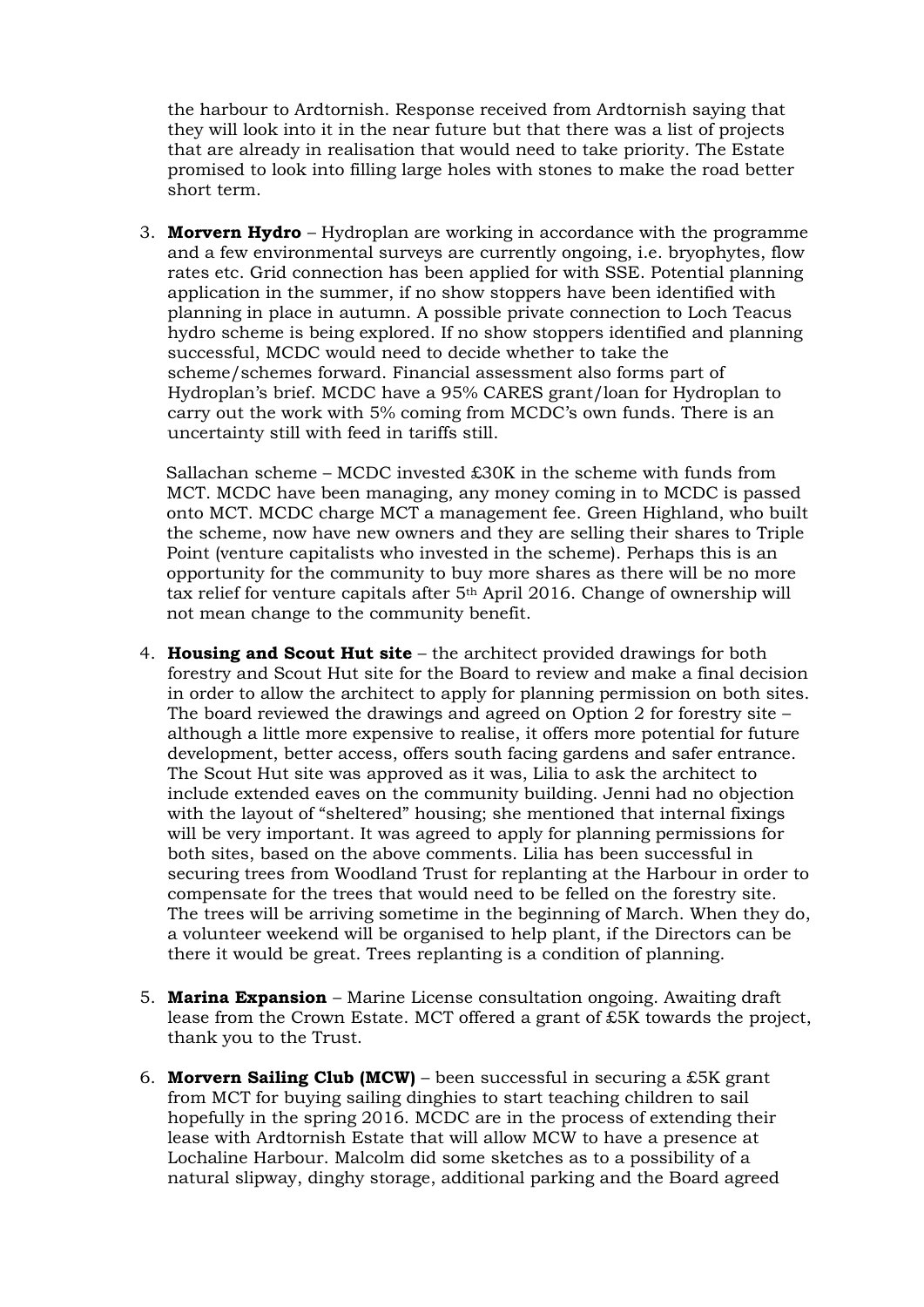that the plan looked good. Malcolm was going to speak to the mine to see if any reject materials could be obtained for the infill. Angus will check with the Estate re plan Malcolm produced and obtain a response in writing.

7. **Fiunary Forest** – MCDC had an initial meeting with MCW to discuss this. A very loose steering group has been formed. A letter will be sent to all households in the community seeking people's views on the Fiunary forest potential. A community consultation is planned for 6th March in the Village Hall and a trip to Mull organised for  $12<sup>th</sup>$  March to talk to communities who have been successful in buying and now managing their own forests. Martin Gale has kindly shared his thoughts with the meeting about the Fiunary Forest opportunities. See below in italics. Thank you Martin.

*"I am surprised at the sad lack of involvement between the Forestry Commission Scotland (FSC) at Fiunary Forest and the Morvern Community. The forest is a major asset, (economically, environmentally and socially) of the FSC, and if it was in the Central Belt or Cairngorms, the FCS would certainly be much more engaged than they are in Morvern. The forest still has a significant long term contract with Iggesund Paperboard to supply standing timber for harvest, but other work like restocking felled areas is under achieved and general maintenance is completed by contractors from areas outwith Morvern.*

*General replanting and maintenance work could be carried out by a local squad drawn from the Morvern community; in the first instance a squad of 6 could be a good start. This would contribute in a considerable improvement in the wellbeing of the forest. Replanting could include specific native hardwood areas as well as maintaining coniferous species for local industry.*

*The potential of serious mountain bike trails could be established, similar to the one at Strathmashie Forest in Laggan (Wolftrax Trails). This could develop into a local business for someone willing to run bike hire shop, wash down and refreshments. The forest being so large would enable long distance routes which are increasingly in demand.*

*The proximity of the Lochaline School offers considerable scope for local pupils to get involved in their forest environment, using it as a major educational asset for general and project based work.*

*When the Forestry Commission was first created in 1919, it used a system of Forest Working Holding to have an all the year round working presence in the forest. We could recreate this by establishing Woodland Crofts, whereby people live in affordable homes built within the forest. The inhabitants could be part of the working squad (or not) and also work a cleared crofting area for themselves and perhaps the benefit of the Morvern Community.*

*These are only a few ideas which others can build on during our proposed 'free thinking' process. It is all very exciting.*

*Personally, I caution against taking on major cost liabilities, especially as I believe we can gain all the benefits for the community through a leading partnership approach with FCS. Also we should manage our ambitions on a clearly thought through planned basis maintaining a quality standard that could become a showcase to other communities in Scotland with similar ambitions."*

8. **Morvern Booklet** – Lilia got some costings for a Morvern walks booklet. The board looked into several options and agreed to go ahead with a full high quality option with contributors paid, if funding was available. Lilia to action.